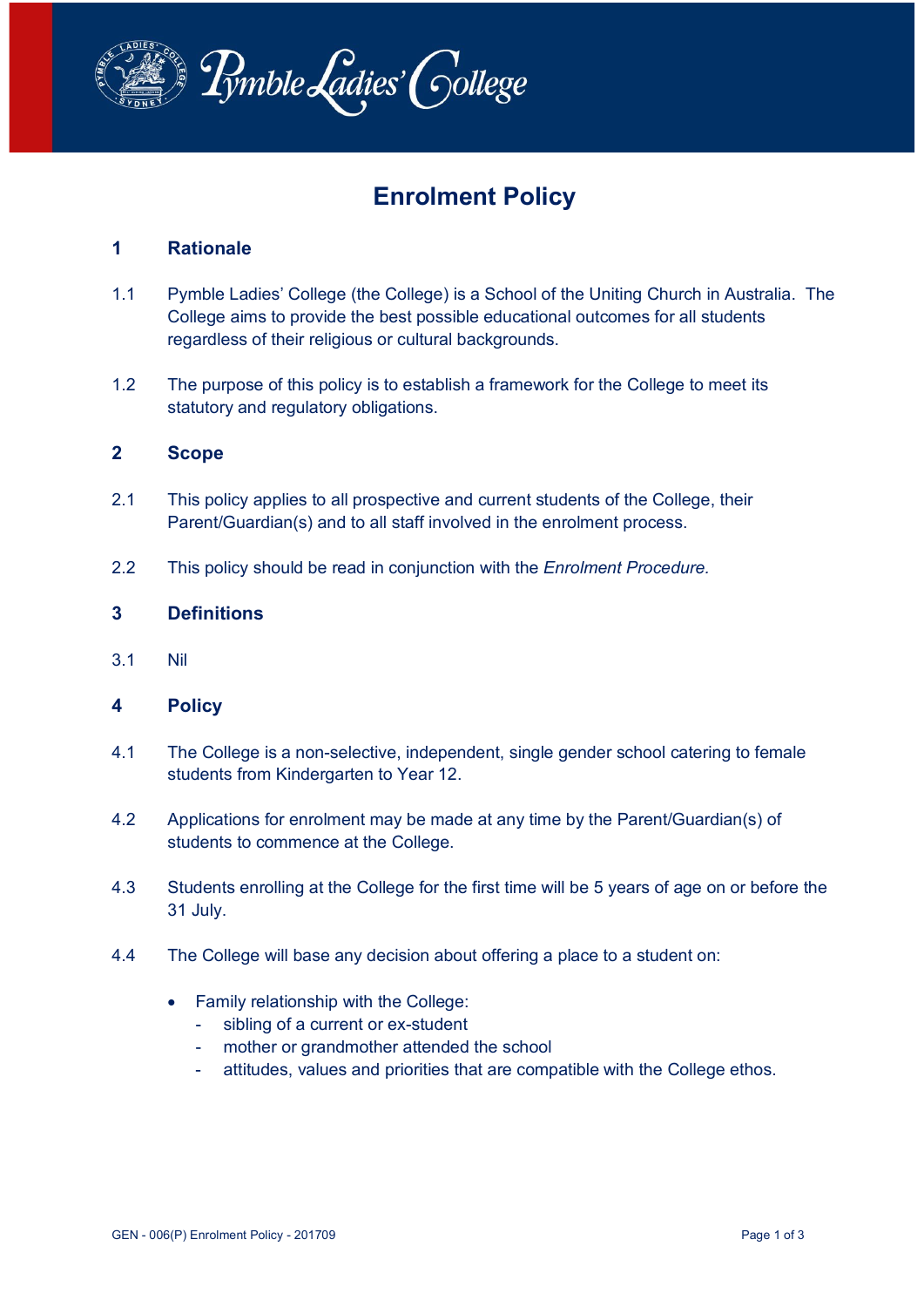- The student:
	- the contribution that the student may make to the College, including co-curricular activities the student's reports from previous schools or prior to school service e.g. the NSW Department of Education's Transition to School Statement
	- students for whom English is an additional language/dialect will be required to demonstrate their proficiency in English and meet determined proficiency levels.
- The College:
	- ability to meet the special needs or abilities of the student.
- Other considerations
	- order of receipt when the application to enrol is received by the College
	- daughter of Uniting Church clergy members
	- daughter of staff
	- daughter of families on international or interstate transfer from similar schools
	- re-entering students.
- 4.5 The College will meet with Parent/Guardian(s) of the student before offering a place.
- 4.6 The College has the absolute discretion in determining the weight of each of the factors it takes into account in determining whether to offer a place for the student.
- 4.7 Continued enrolment at the College is dependent upon the student making satisfactory progress, attending consistently, and the student and the Parent/Guardian(s) observing all behavioural codes of conduct and other requirements of the College, which are applicable from time to time.

#### **Boarding**

- 4.8 Full-time boarding is available to girls from Years 7 to 12.
- 4.9 Boarders must observe all rules and codes of behaviour applicable to boarders and all requirements relating to leave.
- 4.10 Boarding status can only be changed with the approval of the Principal. The Principal has the absolute discretion to change the status of a boarder to a day student or day student to boarder.
- 4.11 If a student is being withdrawn from the College or wishes to become a day student, not less than 1 term's notice must be given. If the required notice is not given, one terms' boarding fees will be charged.

#### **Overseas Students**

4.12 The school is registered to accept students normally resident overseas (Overseas Students) on Subclass 500 Student Visas and will offer a limited number of places for such students.